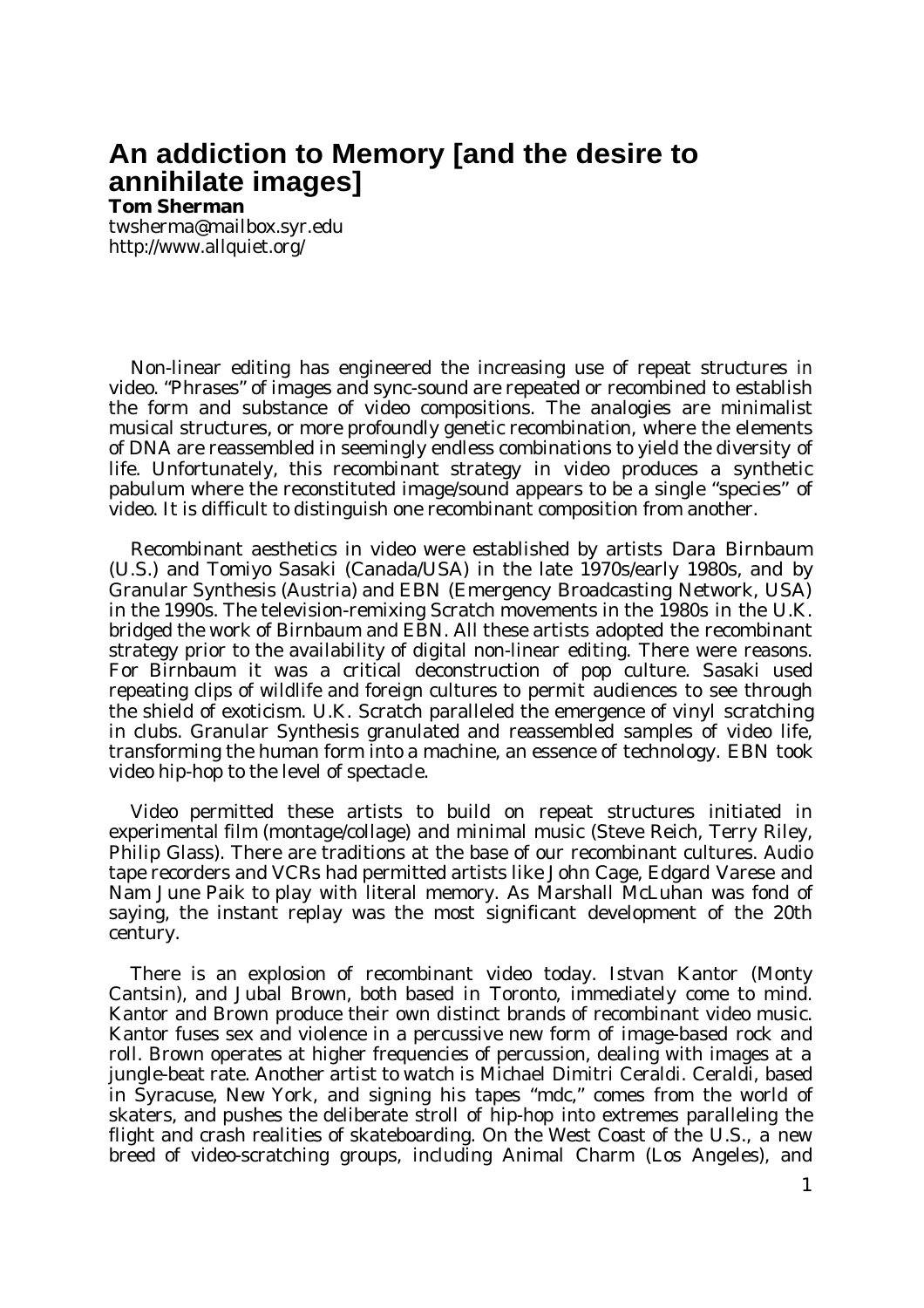Century Quartet (San Francisco Bay area), mix their video "live" in clubs and art houses.

In the millennial decade, a time when memory is cheap and the density and intensity of layered, abutted files increases exponentially from remix to remix, the traditions of collage and montage are left in the dust, now looking like an early warning system for an inevitable, societal addiction to synthetic memory-abuse. Ultimately, this will be a folk movement. Any ordinary person with a Mac and iMovie may succumb to the intoxication of exercising the power of digital video memory. Final Cut Pro offers more control, but video samples stacked in straightcut repeat using iMovie are raw and edgy and fresh. The edges of stuttering iMovie video-clips are so pronounced and rich, encouraging most operators to go over the top, leading them to make loud, percussive, dense strings of mechanical, metallic video compositions.

With enough RAM and ROM and an endless desire and capacity for repeated experience, a new obsessive-compulsive art is seen emerging from desktop and laptop studios everywhere. Non-linear editing systems are powerful image processing systems. For anyone angered by the constant barrage of advertising, political propaganda, info-tainment and advertorials (the pulsing obnoxious surplus of vulgar images in their own regimen of endless repeat), a personal technological device that chops and grinds up these threatening, seductive images is extremely valuable, even necessary for survival. Basically the digital non-linear video editing system is an image buzz-saw, the electronic equivalent of a sausage grinder, or an electric vegetable chopper or juicer.

There is nothing subtle about recombinant aesthetics today. Recombinant work is aggressive, vindictive and destructive (not necessarily deconstructive). Deconstruction depends on a certain level of representation. The howl of imageblenders today is the scream of a new abstraction. Rapid, sustained repeats of an image leave an impression of total, otherworldly, abstraction. Electronic images, having already broken away from the physical world (automobiles often "fly" like an "eagle"), are even more terminally distanced from "reality", emptied of associative meaning by numbing redundancy. Images are made strangely concrete through isolation and repeat. Descriptive, analogous and metaphoric relationships are wiped out. Images are emptied of meaning, reduced to retinal objects. The global world of image, incomprehensibly complex and other-worldly in scale, is crushed and reduced to a manageable sub-human scale. Context and meaning are annihilated on the microelectronic level of personal technology.

Isn't this the buzz? Isn't it satisfying to operate, to take violent, effective action on a manageable fragment from the colossal, global world of image? For most people the world's infosphere is a totality overwhelming in scale. Images of advertising and political influence permeate the universe of our consciousness. The jetstreams of satellite-spawned image-flow blow right through our psychological microenvironments (embodied units of individual human consciousness). For anyone resenting the barrage of intrusive, oppressive advertising, propaganda and ideologically conformist entertainment, isn't it satisfying to be able to capture a hostile image in a file, and then to beat it into the ground by repeating it over and over again until every last reference or attachment to the world at large is gone?